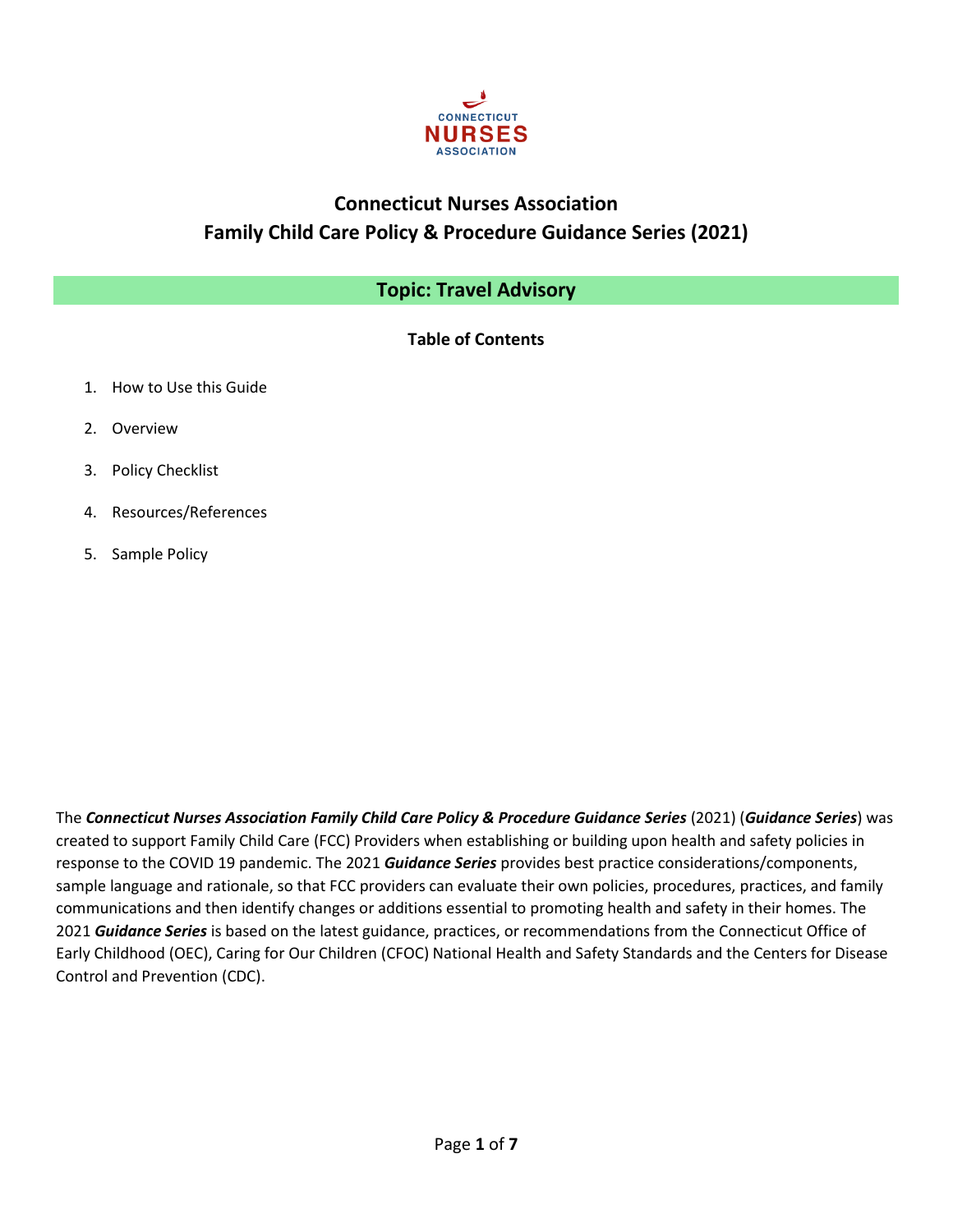# **1. HOW TO USE THIS GUIDE**

The *Connecticut Nurses Association Policy & Procedure Guidance Series* (2021) is a resource for FCC providers. Using research informed and evidence-based practices, the *Guidance Series* provides information to assist FCC providers in creating or strengthening their childcare policies, procedures, or practices. Additionally, the *Guidance Series* provides rationale, and answers "why" the information provided is an important component of the policy, procedure, or practice. In understanding 'why', we hope that FCC providers will apply this information when making decisions about how activities will be implemented in their FCC homes.

The *Guidance Series* documents are organized as follows

- Overview
	- o Provides a brief description of the specific topic being addressed.
- Policy Checklist
	- $\circ$  This section provides a comprehensive Checklist to assist in the development of, or build upon current policies, procedures, and best practices for FCC programs. The Checklist identifies best practice components/considerations, includes sample language and rationale so that FCC providers can evaluate their own policies, procedures, practices. The Checklist is based on the Connecticut Office of Early Childhood (OEC) Guidance, the Caring for Our Children (CFOC) National Health and Safety Standards and the Centers for Disease Control and Prevention (CDC.)
- Resources/References
	- o This section includes best practice resources and references.
- Sample Policies/Procedures
	- o Select policies and practices are provided in this section.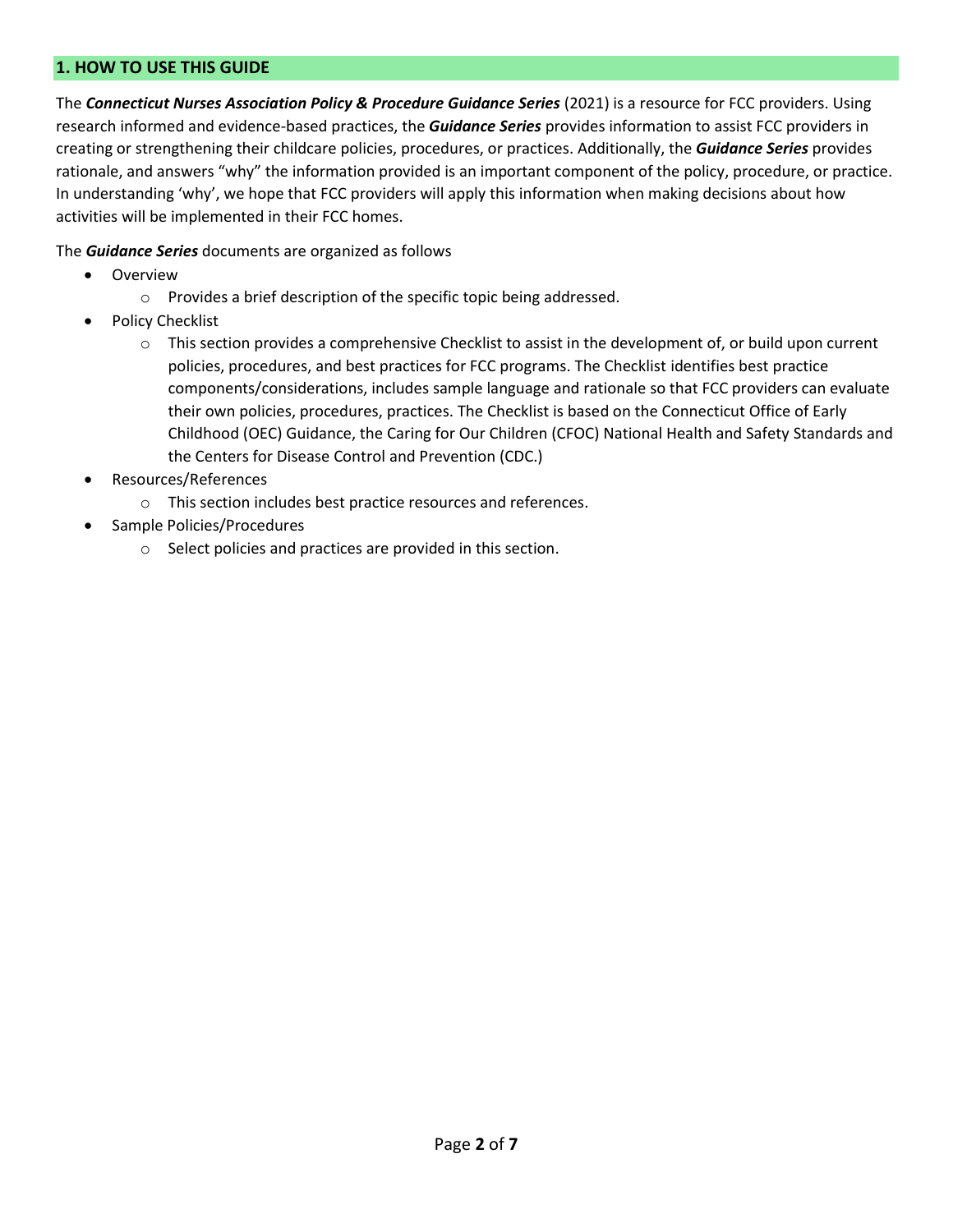# **2. OVERVIEW**

Family child care programs must always be prepared and ready to respond to public emergencies and disasters. This travel advisory policy is an example of a just-in-time policy to respond to new guidance that impacts the operation of your facility. A policy ensures clear communication to your families about how your program is operating, expectations, as well as clarifies how you are monitoring the situation.

#### *Please note this specific policy example is current as of 5/10/2021*

Connecticut's Travel Advisory is now based on the status of the COVID-19 Pandemic. As of March 19, 2021, Governor Lamont's Executive Order No.9S, Section 1 regarding travel is no longer in effect. Connecticut residents and travelers to Connecticut should follow travel-related guidance from the Centers for Disease Control and Prevention [\(CDC\)](https://www.cdc.gov/coronavirus/2019-ncov/travelers/travel-during-covid19.html) and the Connecticut Department of Public Health [\(CT DPH\)](https://portal.ct.gov/Coronavirus/travel). Family child care providers can remind families that if they are planning to travel with their children, it is important that they become familiar with the risks of travel between states and internationally, to help them stay safe and healthy.

#### **Safe Steps to Take During Travel**

Regardless of travel plans, it is important to continue practicing risk reduction strategies to reduce the spread of the COVID-19 virus. The CDC recommends that during the COVID-19 pandemic, all travelers should take the following everyday steps to prevent getting or spreading COVID-19 during their trip:

- Wearing a mask over your nose and mouth when in public
- Avoiding crowds
- Staying at least 6 feet/2 meters (about 2 arm lengths) from anyone who is not traveling with you
- Washing your hands often or using hand sanitizer (with at least 60% alcohol) (CDC. [Safer Travel Ideas\)](https://www.cdc.gov/coronavirus/2019-ncov/travelers/travel-risk.html)
- Monitoring symptoms
- Staying home if you are sick

"COVID-19 is mainly spread through close contact with another person. The type of transportation you use, type of accommodation you stay in, and the activities you do during travel can increase your risk of getting and spreading COVID-19. The CDC recommends delaying travel until you are able to get fully vaccinated. Even if you are fully vaccinated, choosing safer travel options is a good idea to protect yourself, and others from COVID-19" (CDC. [Safer Travel Ideas\)](https://www.cdc.gov/coronavirus/2019-ncov/travelers/travel-risk.html).

#### **Vaccination and Travel**

Travel recommendations vary by vaccination status. According to the [CDC,](https://www.cdc.gov/coronavirus/2019-ncov/vaccines/fully-vaccinated.html) unvaccinated individuals should be tested for COVID-19 prior to travel, and upon return, they should test and quarantine. Children in the family child care program will fall into this unvaccinated category.

Families may be interested in the guidance for [fully vaccinated](https://www.cdc.gov/coronavirus/2019-ncov/vaccines/fully-vaccinated.html) individuals. People are considered fully vaccinated:

- 2 weeks after their second dose in a 2-dose series, such as the Pfizer or Moderna vaccines, or
- 2 weeks after a single-dose vaccine, such as Johnson & Johnson's Janssen vaccine.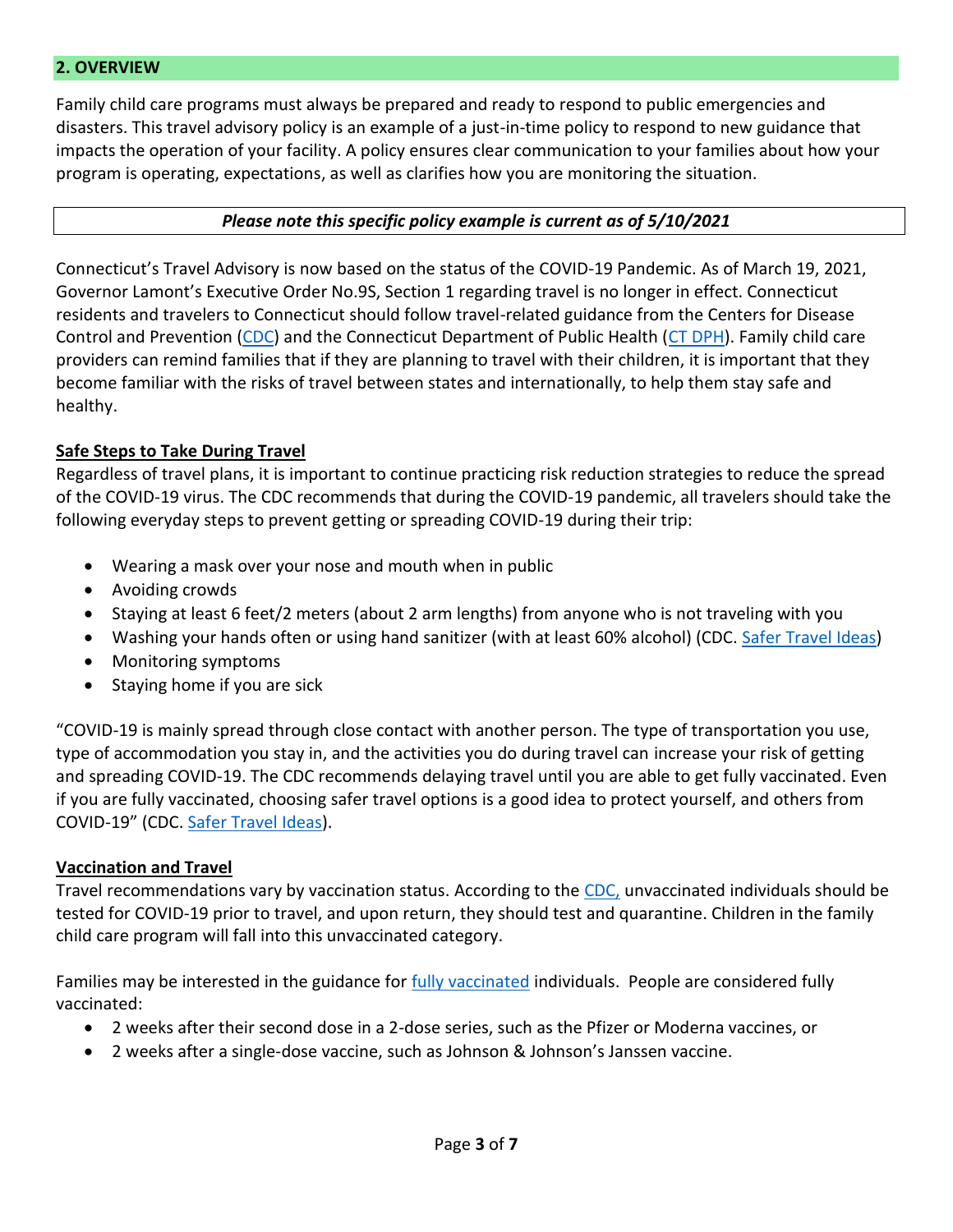The following *CDC Coronavirus Disease 2019 (COVID-19) Domestic Travel* Table provides recommendations and requirements for people who are not vaccinated, as well as for those who are fully vaccinated.

# **CORONAVIRUS DISEASE 2019 (COVID-19)**



# **Traveling Internationally?**

- Check out the CDC's [COVID-19 Travel Recommendations by Destination](https://www.cdc.gov/coronavirus/2019-ncov/travelers/map-and-travel-notices.html) before planning your trip; and
- Check Travel Restrictions: State, local, and territorial governments may have travel restrictions in place, including testing requirements, stay-at-home orders, and [quarantine](https://www.cdc.gov/coronavirus/2019-ncov/if-you-are-sick/quarantine.html) requirements upon arrival. For up-to-date information and travel guidance, check the [state or territorial and local](https://www.cdc.gov/coronavirus/2019-ncov/travelers/travel-planner/index.html) health department where you are, along your route, and where you are going. Prepare to be flexible during your trip as restrictions and policies may change during your travel. Follow all state, local, and territorial travel restrictions.
- If traveling by air, check if your airline requires any health information, testing, or other documents.

# **COVID-19 and Cruise Ship Travel**

The CDC still recommends avoiding any travel on cruise ships, including river cruises, worldwide, because the risk of COVID-19 on cruise ships is very high. It is especially important that people with an increased risk of severe illness avoid travel on cruise ships, including river cruises. Cruise passengers are at increased risk of person-to-person spread of infectious diseases, including COVID-19, and outbreaks of COVID-19 have been reported on cruise ships because of their congregate (group) settings where COVID-19 spreads easily (CDC: [COVID-19 and Cruise Ship Travel\)](https://wwwnc.cdc.gov/travel/notices/covid-4/coronavirus-cruise-ship). The CDC further recommends that people who decide to go on a cruise should get tested 1–3 days before their trip and 3–5 days after their trip, even if they are fully vaccinated (CDC: [COVID-19 and Cruise Ship Travel\)](https://wwwnc.cdc.gov/travel/notices/covid-4/coronavirus-cruise-ship).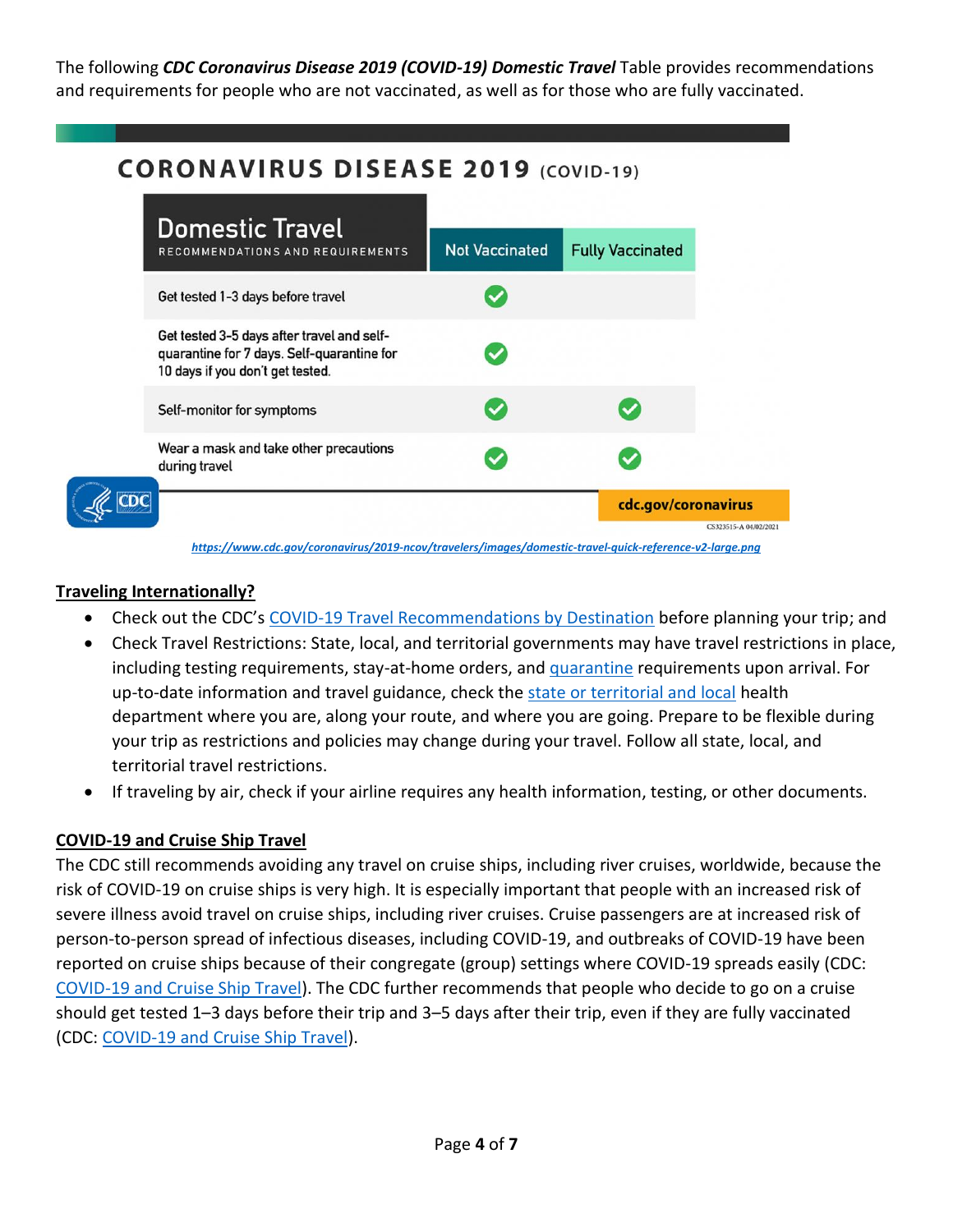# **3. POLICY CHECKLIST**

| <b>CONSIDERATIONS</b>   |                                                 |                                                                                                                                                                                                                                                                                                                                                                                                                                                                                                                                                                                                                                                                                                                                                                                                                                                                                |                                                                                                                                                                                                                                                            |  |  |  |  |  |  |
|-------------------------|-------------------------------------------------|--------------------------------------------------------------------------------------------------------------------------------------------------------------------------------------------------------------------------------------------------------------------------------------------------------------------------------------------------------------------------------------------------------------------------------------------------------------------------------------------------------------------------------------------------------------------------------------------------------------------------------------------------------------------------------------------------------------------------------------------------------------------------------------------------------------------------------------------------------------------------------|------------------------------------------------------------------------------------------------------------------------------------------------------------------------------------------------------------------------------------------------------------|--|--|--|--|--|--|
| <b>Items</b>            |                                                 | Sample Language                                                                                                                                                                                                                                                                                                                                                                                                                                                                                                                                                                                                                                                                                                                                                                                                                                                                | Rationale/Resource/Reference                                                                                                                                                                                                                               |  |  |  |  |  |  |
| 1                       | Connecticut's<br><b>Travel Advisory</b>         | As of March 19, 2021, Governor Lamont's Executive<br>$\bullet$<br>Order No.9S, Section 1 regarding travel is no longer in<br>effect.<br>Families, including children, must now follow the<br>$\bullet$<br>travel-related guidance from the Centers for Disease<br>Control and Prevention (CDC) and the Connecticut<br>Department of Public Health (CT DPH) when<br>traveling. This includes:<br>Getting COVID-19 tested 3 days before you<br>$\circ$<br>travel.<br>Getting tested $3 - 5$ days after travel and<br>$\circ$<br>self-quarantine if you don't get tested.<br>Self-monitoring for symptoms.<br>$\circ$<br>Staying home if you are sick.<br>$\circ$                                                                                                                                                                                                                 | Travel Advisory:<br>Centers for Disease Control and<br>Prevention (CDC): Domestic Travel<br>During COVID-19<br><b>Connecticut Department of Public</b><br>$\bullet$<br>Health (CT DPH): Travel Advisory for<br>Connecticut During the COVID-19<br>Pandemic |  |  |  |  |  |  |
| $\overline{\mathbf{2}}$ | Traveling<br>domestically or<br>internationally | The COVID-19 vaccine is still not available for infants<br>$\bullet$<br>and children of a certain age.<br>If possible, all children should complete their routine<br>$\bullet$<br>childhood vaccines on the normal schedule before<br>traveling overseas.<br>Some travel vaccines cannot be given to very young<br>$\bullet$<br>children, so it's important to check with a travel<br>medicine doctor, who should consult your child's<br>pediatrician, as early as possible before travel.<br>If possible, families should see a health care provider<br>$\bullet$<br>at least one month before going on an international<br>trip to discuss risks and recommendations.<br>Your doctor or nurse will also counsel you on other<br>$\bullet$<br>ways to reduce your family's risk of illness during<br>travel, so that children can safely return to our family<br>child care. | <b>CDC: Travelers Health</b><br>$\bullet$<br><b>CDC: Different COVID-19 Vaccines</b><br>$\bullet$                                                                                                                                                          |  |  |  |  |  |  |
| 3                       | Practice risk<br>reduction<br>strategies        | The CDC recommends that during the COVID-19<br>pandemic, all travelers should take the following everyday<br>steps to prevent getting or spreading COVID-19 during<br>their trip:<br>Wearing a mask over your nose and mouth when in<br>$\bullet$<br>public<br>Avoiding crowds<br>$\bullet$<br>Staying at least 6 feet/2 meters (about 2 arm lengths)<br>$\bullet$<br>from anyone who is not traveling with you<br>Washing your hands often or use hand sanitizer (with<br>$\bullet$<br>at least 60% alcohol)<br>Self-monitor for symptoms<br>$\bullet$<br>Stay home when sick<br>$\bullet$                                                                                                                                                                                                                                                                                    | <b>CDC. Safer Travel Ideas</b><br>$\bullet$                                                                                                                                                                                                                |  |  |  |  |  |  |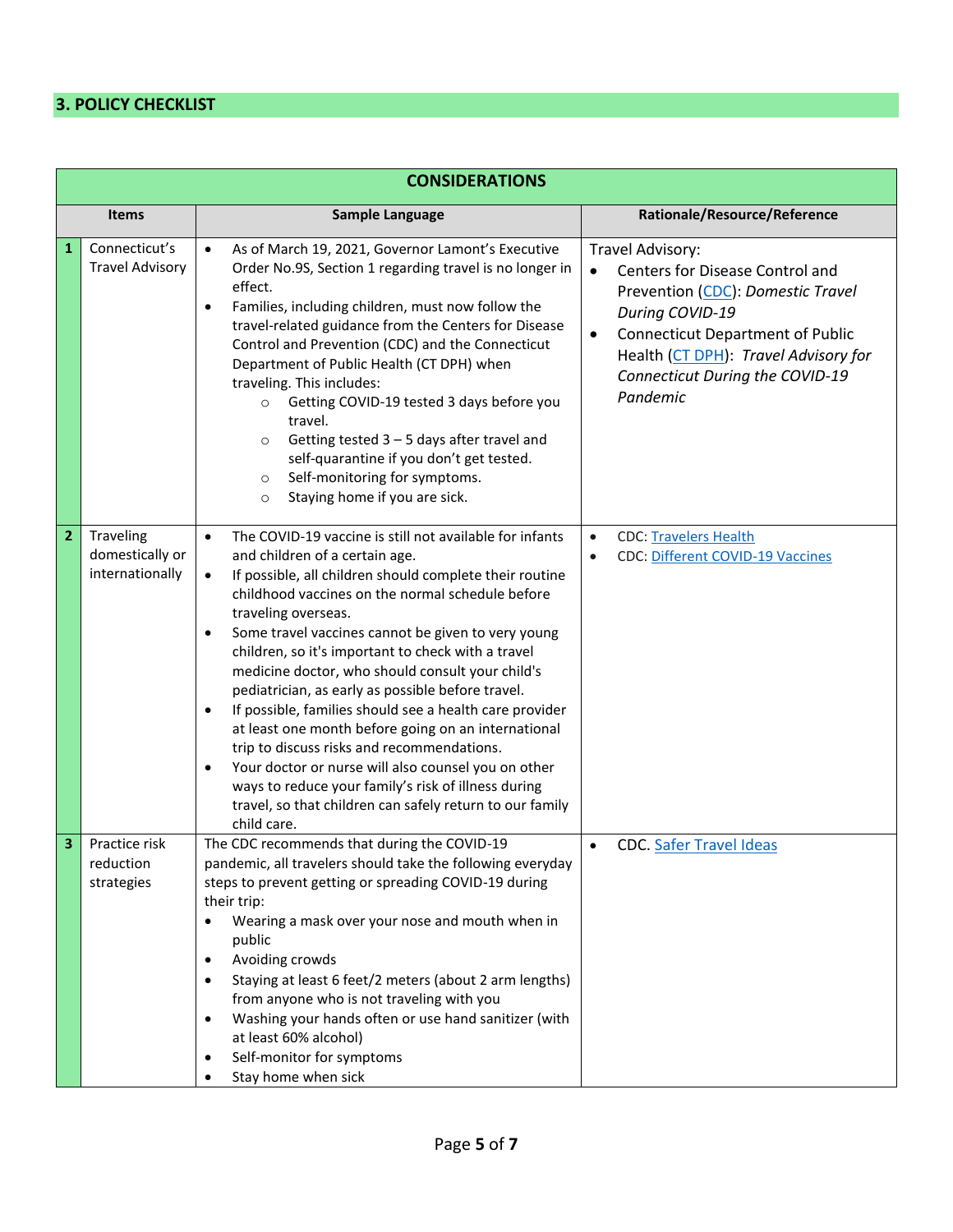| COVID-19      | $\bullet$              | The COVID-19 vaccine is still not available for infants                                                                                                                                                                                                                                                                                                                                                                                                                                                                  | ٠ | <b>CDC: When NOT to travel: Avoid</b>    |
|---------------|------------------------|--------------------------------------------------------------------------------------------------------------------------------------------------------------------------------------------------------------------------------------------------------------------------------------------------------------------------------------------------------------------------------------------------------------------------------------------------------------------------------------------------------------------------|---|------------------------------------------|
| Vaccination   |                        | and children of a certain age.                                                                                                                                                                                                                                                                                                                                                                                                                                                                                           |   | <b>Spreading COVID-19</b>                |
| and Traveling | $\bullet$<br>$\bullet$ | The CDC recommends delaying travel until you are<br>fully vaccinated because travel increases your chance<br>of getting and spreading COVID-19. If you are not<br>fully vaccinated and must travel, families must follow<br>the CDC's recommendations for unvaccinated people<br>traveling internationally or domestically.<br>Upon return from traveling, children and families<br>may be required to be tested for COVID-19. Please<br>remember to get your test results before returning to<br>our family child care. | ٠ | <b>CDC: When to Postpone your Travel</b> |
|               |                        |                                                                                                                                                                                                                                                                                                                                                                                                                                                                                                                          |   |                                          |

# **4. RESOURCES/REFERENCES:**

## **Centers for Disease Control and Prevention (CDC)**

- Travel-related Guidance <https://www.cdc.gov/coronavirus/2019-ncov/travelers/travel-during-covid19.html>
- Safer Travel Ideas <https://www.cdc.gov/coronavirus/2019-ncov/travelers/travel-risk.html>
- When NOT to Travel: Avoid Spreading COVID-19
- <https://www.cdc.gov/coronavirus/2019-ncov/travelers/when-to-delay-travel.html>
- How COVID-19 Spreads <https://www.cdc.gov/coronavirus/2019-ncov/prevent-getting-sick/how-covid-spreads.html>

#### **Connecticut State Department of Public Health**

• Travel Advisory for Connecticut During the COVID-19 Pandemic <https://portal.ct.gov/Coronavirus/travel>

## **Connecticut Office of Early Childhood**

• Child Care During COVID-19 <https://www.ctoec.org/covid-19/child-care-during-covid-19/>